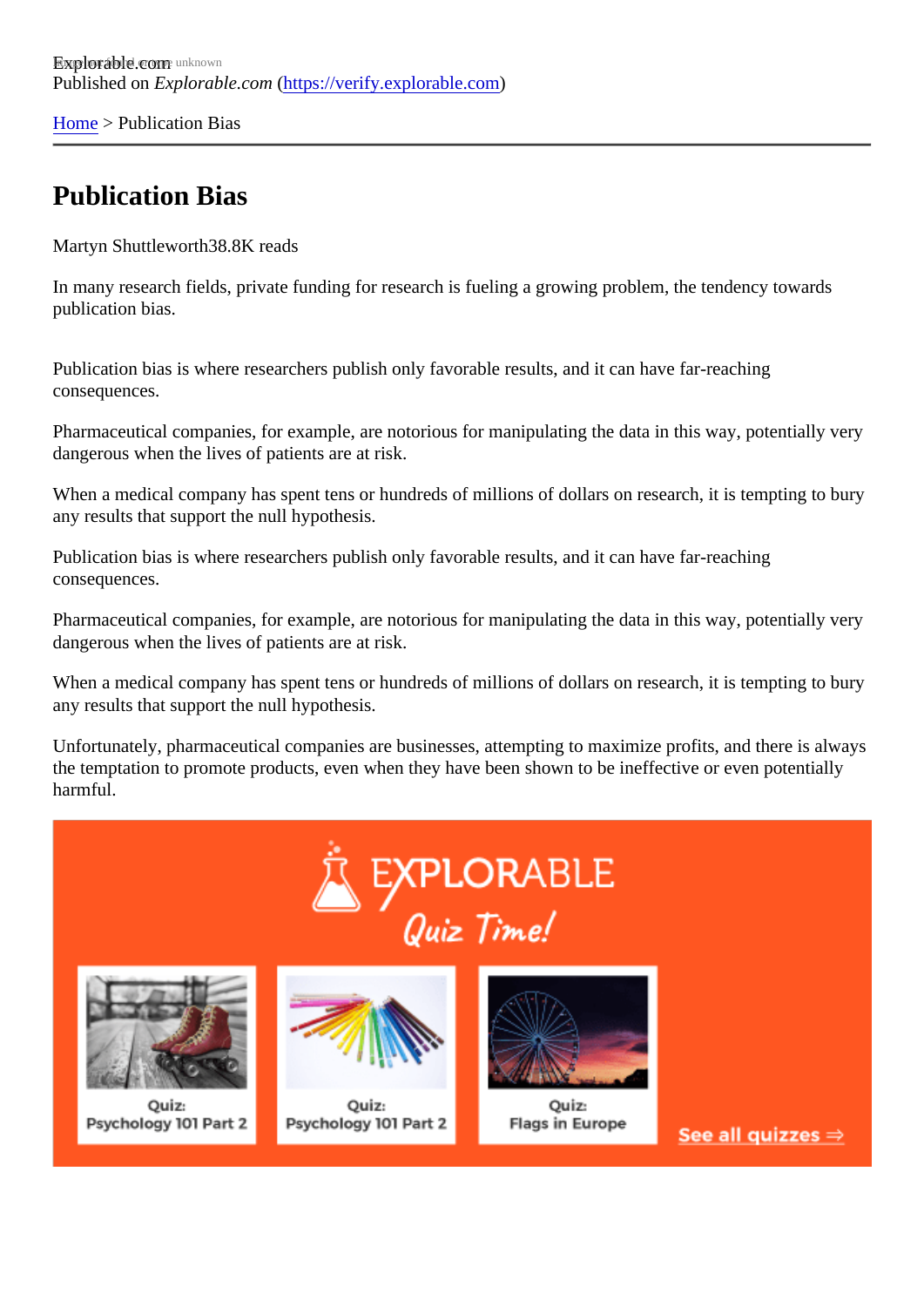## The Language Barrier and Publication Bias

Another example of publication bias is caused by language difficulties, where papers written in another language often overlooked.

Famously, medical researchers in the English-speaking world often claimed that there veasplittleal [researc](https://verify.explorable.com/empirical-research)h<sup>[1]</sup> into herbal medicines. This was not quite true, because German researchers have produced reams of papers about herbalism.

Other major languages, such as Russian, Chinese and Japanese are similarly overlooked, and this can ha real and marked effect upometa-analyze<sup>[2]</sup>. With the rise of English as the language of science, as it is of business, such problems are becoming rarer, and major papers are often translated if the original research cannot speak English.

### The File Drawer Problem and Publication Bias

It is tempting to place the blame for ublication bias 3] entirely upor rejection of papers by journals, but this is not always the case. Quite often, researchers are to blame for not releasing negative results.

Often, they do not wish to release negative results, because it may reflect badly on future grant application or they are aware of the mistakes that they made in procedure and have no wish to have their mistakes dissected by their peers. In other cases, they may have drifted onto other areas, or run out of funding halfway through.

For whatever reason, this can lead to many useful results becoming lost or disregarded.

# External Funding, Negative Results and Publication Bias

One of the main sources of publication bias is caused by the problem of externation [5]. There is evidence that some fields of research, especially pharmaceutical studies, exert pressure on journals, and externally funded research is much more likely to be publishjed inals[6].

External donors are also more likely to bury negative results, meaning that a lot of useful research never reaches publication. This creates publication bias, and is something that researchers p[erform](https://verify.explorable.com/meta-analysis)ing [analyse](https://verify.explorable.com/meta-analysis)\$2] must be aware of.

### Rejection of Manuscripts and Publication Bias

The final source of publication bias is rejection by journal editors and reviewers<sup>7</sup>]. Whilst most editors try to be impartial, they do have their own agendas. For example, their job is to ensure that papers readable and well written.

A paper that has excellent results but does not pass the standards will be rejected.

In addition, duplicate research may be rejected, and this is a problem to malysit  $2$ , which relies upon statistical manipulations of all the relevant data.

### Publication Bias – Avoiding the Worst Effects